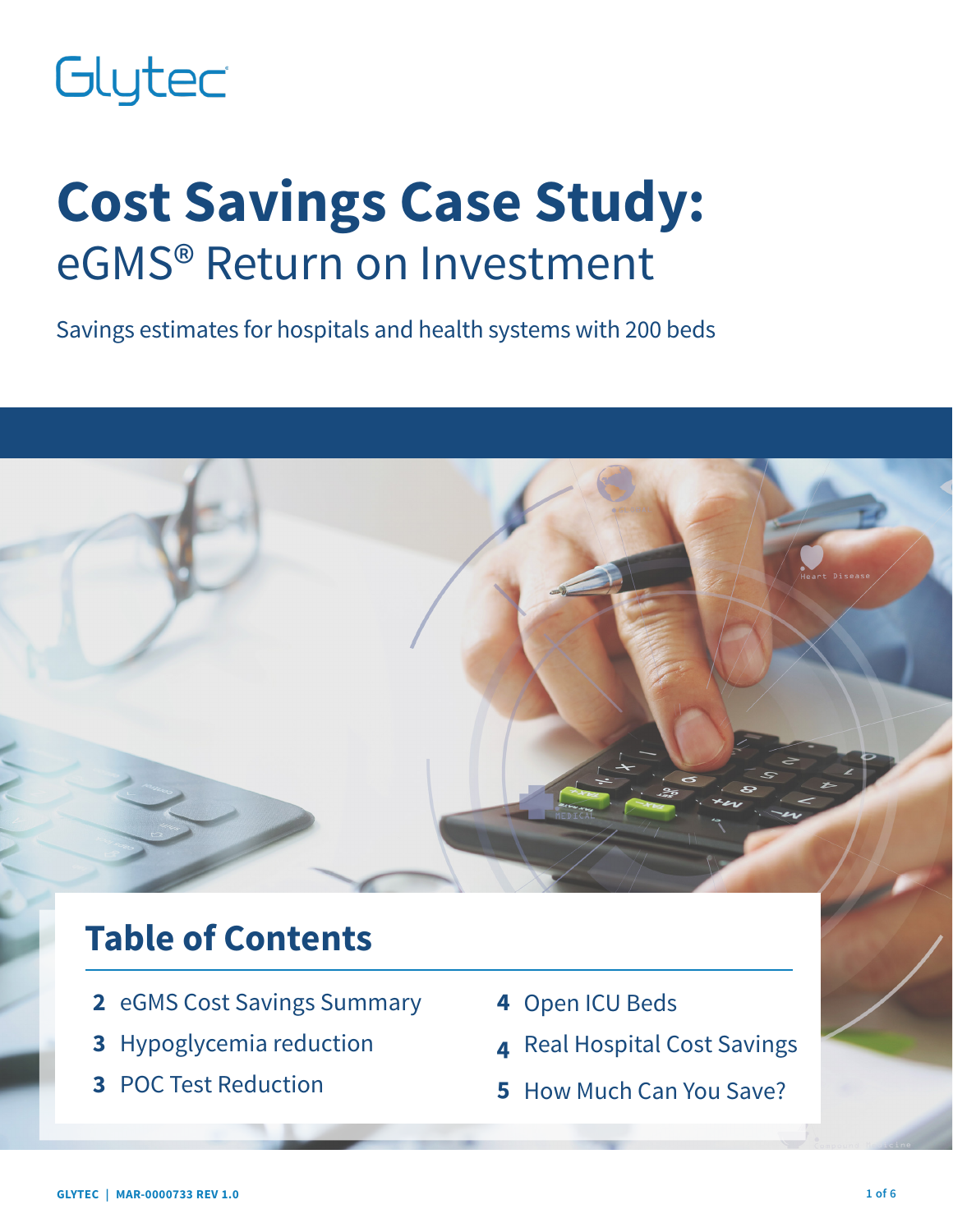#### Glutec

#### **eGMS Cost Savings Summary**

From both a medical and business perspective, eGMS isn't just a nice-to-have — it's a must-have.

Improving glycemic management in the hospital results in better and safer care for patients $1-3$ . In a perfect world, that would be all you need to know. But there's a cost associated with improvement, and that cost must be justified.

Thankfully, improving glycemic care using Glytec's eGlycemic Management System® (eGMS) doesn't just enhance patient safety $4-6$  — it can also dramatically reduce costs.7 It's easy to do the math and see how the savings could result in positive, scalable ROI.

#### *Projected outcomes + savings summary for a 200-bed hospital or healthcare system\**

| <b>Outcome</b>                                               | <b>Savings</b> |
|--------------------------------------------------------------|----------------|
| 203 fewer severe hypoglycemia<br>(<40 mg/dL) events per year | \$595,602      |
| 3,420 fewer point-of-care blood<br>glucose tests per year    | \$15,390       |
| 156 additional open ICU<br>bed-days per year                 | \$85,800       |

\*Projected based on conservative estimates using real data

**Total projected annual savings with eGMS®**

**\$696,792**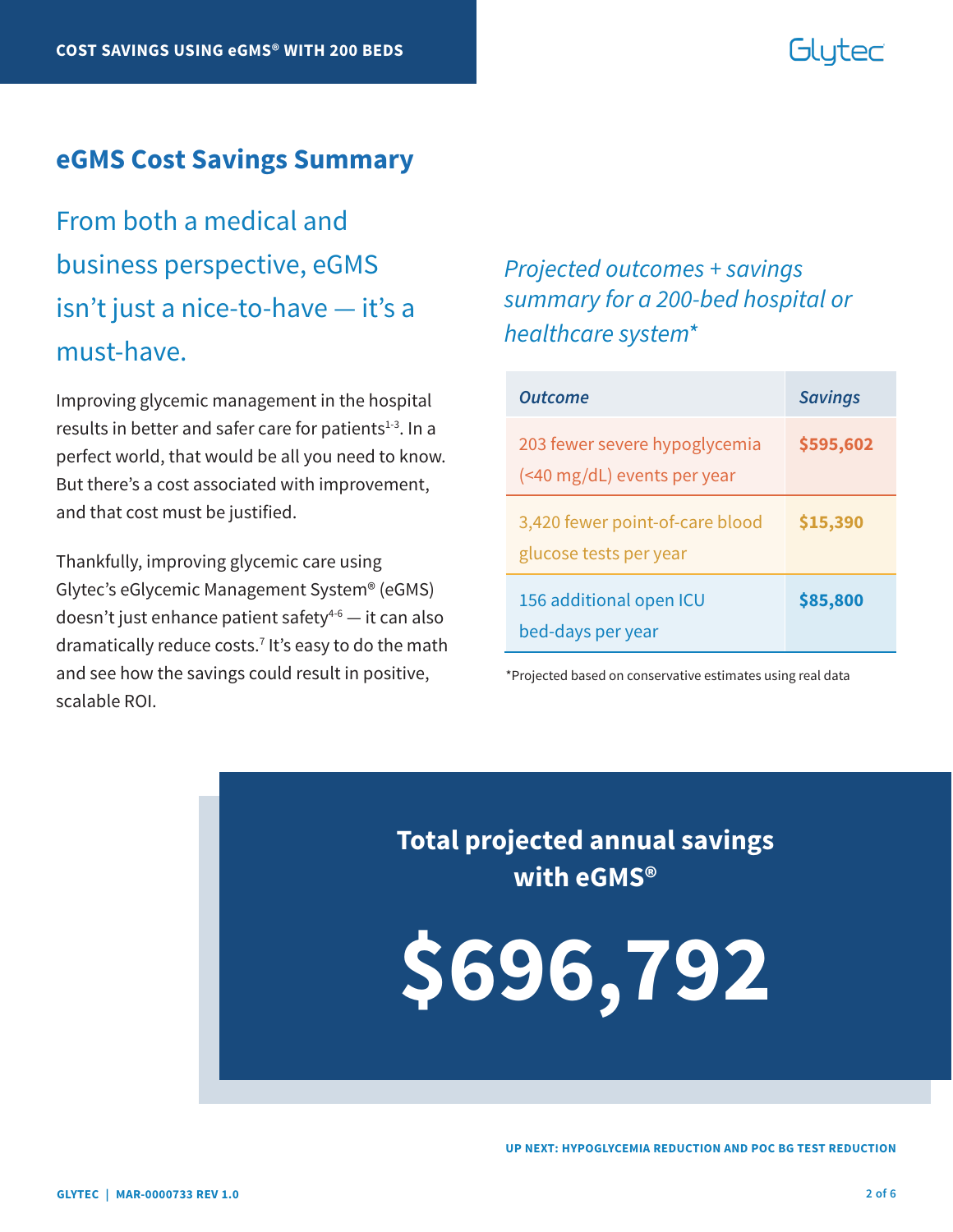### Glutec

Hypoglycemia events are a major financial drain for hospitals,<sup>8</sup> in addition to its impact on patient safety and outcomes. By replacing outdated and dangerous paper protocols and sliding scale monotherapy<sup>9</sup>, and using guided workflows with safety guardrails that decrease errors<sup>6</sup> and improve administration, eGMS can reliably reduce the incidence of hypoglycemia in your health system.<sup>5</sup>

At a 200-bed hospital or healthcare system, we anticipate that reduction in severe hypoglycemia will result in **\$595,602 in savings** annually.

#### **How we got here...**

We reached this projection by taking an estimated number of severe hypoglycemia events per year at a hospital of this size (**225**) and calculating a **90% reduction** in incidence of severe hypoglycemia (a conservative estimate based on our research, in which we see up to 99% reduction<sup>10</sup>). We then multiplied the reduced number of incidents by a proven cost per severe hypoglycemia event from a peer-reviewed study.<sup>7</sup>

#### **Hypoglycemia Reduction Reduced point-of-care blood glucose tests**

Every point-of-care blood glucose test performed costs nurses' time and the hospital money. By reducing time-to-target blood glucose<sup>11</sup> and length of stay,<sup>7</sup> the use of eGMS results in fewer POC blood glucose tests.<sup>12</sup>

At a 200-bed hospital or healthcare system, we anticipate that reduction in point-of-care blood glucose tests will result in **\$15,390 in savings** annually.

#### **How we got here...**

We reached this projection by taking an estimated number of POC BG tests per year at a hospital of this size (**68,400**) and calculating a **5% reduction** (a conservative estimate based on our research, which ranges from 20% to 47% reduction $6,12,13$ ). We then multiplied the number of tests avoided by an estimated \$4.50 excess cost per test.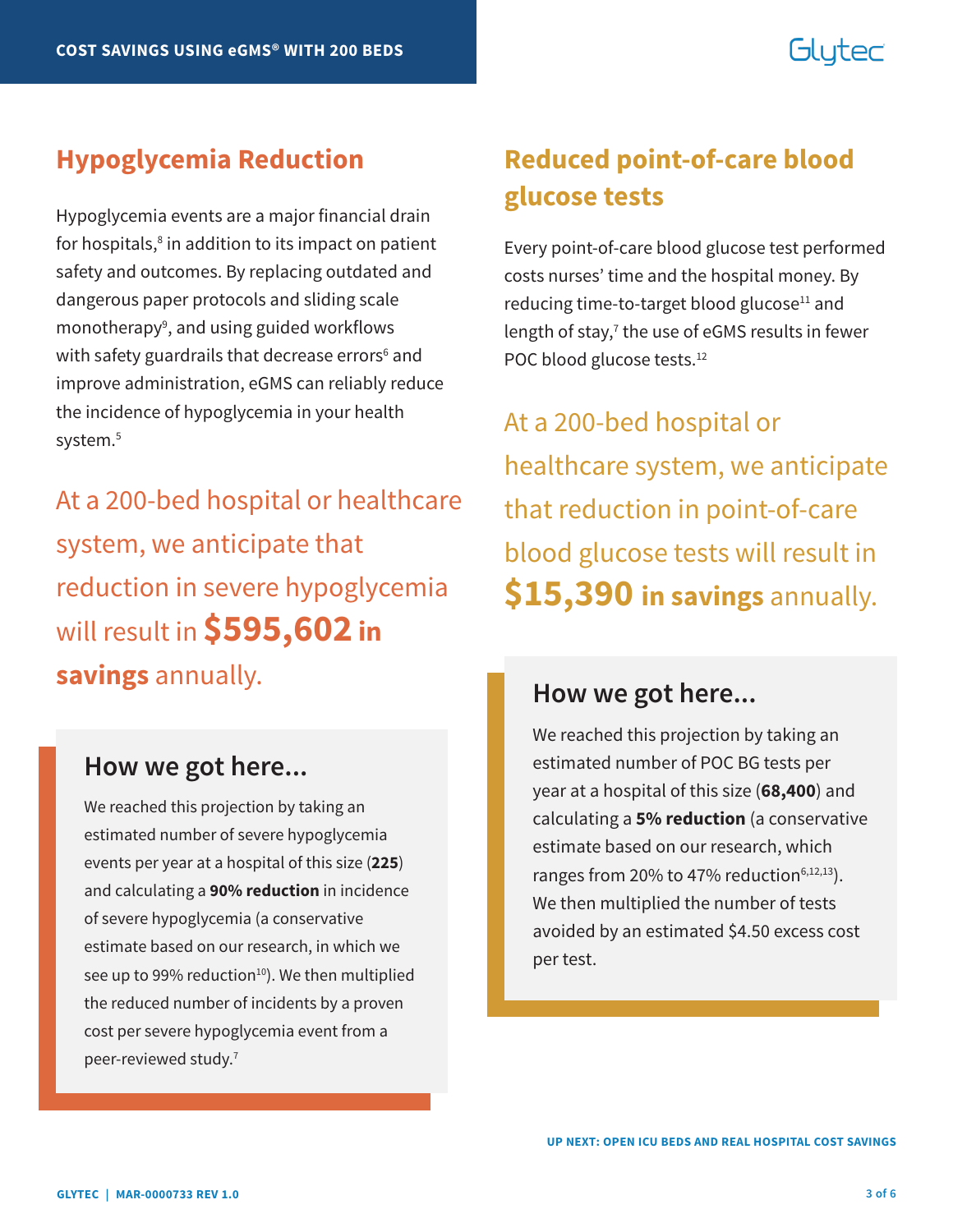### Glutec

#### **New open ICU bed-days**

eGMS gets insulin-requiring patients into target range<sup>15</sup> and out of the ICU faster,<sup>16</sup> opening up beds for other patients in need.

At a 200-bed hospital or healthcare facility, we anticipate that increasing open ICU bed days as a result of eGMS usage will result in **\$85,800 in savings** annually.

#### **How we got here...**

We reached this projection by taking an estimated number of insulin-requiring patients in the ICU per year at a hospital of this size (**600**) and calculating an **0.26 day reduction** in ICU length of stay per patient (a conservative estimate based on our research, which ranges from 0.26 to 3.18 days reduction<sup>7,17</sup>). We then multiplied the number of additional open bed days by a conservative estimated throughput value of **\$550**.

#### **Real Hospital Cost Savings**

**While the savings in this guide are projections, real hospitals have saved millions using eGMS.** 



**Kaweah Delta, a 610-bed medical center in California, realized \$7.1 million in annual savings using eGMS.7**

## $\alpha$

 The standardization of care . . . anytime you can do that, you're going to decrease the variation, and as a result, we've been able to reduce our length of stay by approximately two days. What's really exciting is the 74% reduction we have seen in severe hypoglycemic events less than 40, because we know those can be very catastrophic and the potential savings is in the millions of dollars."

*Rose Newsom RN, MSN, NE-BE, Director of Nursing Practice at Kaweah Delta Health Care District.*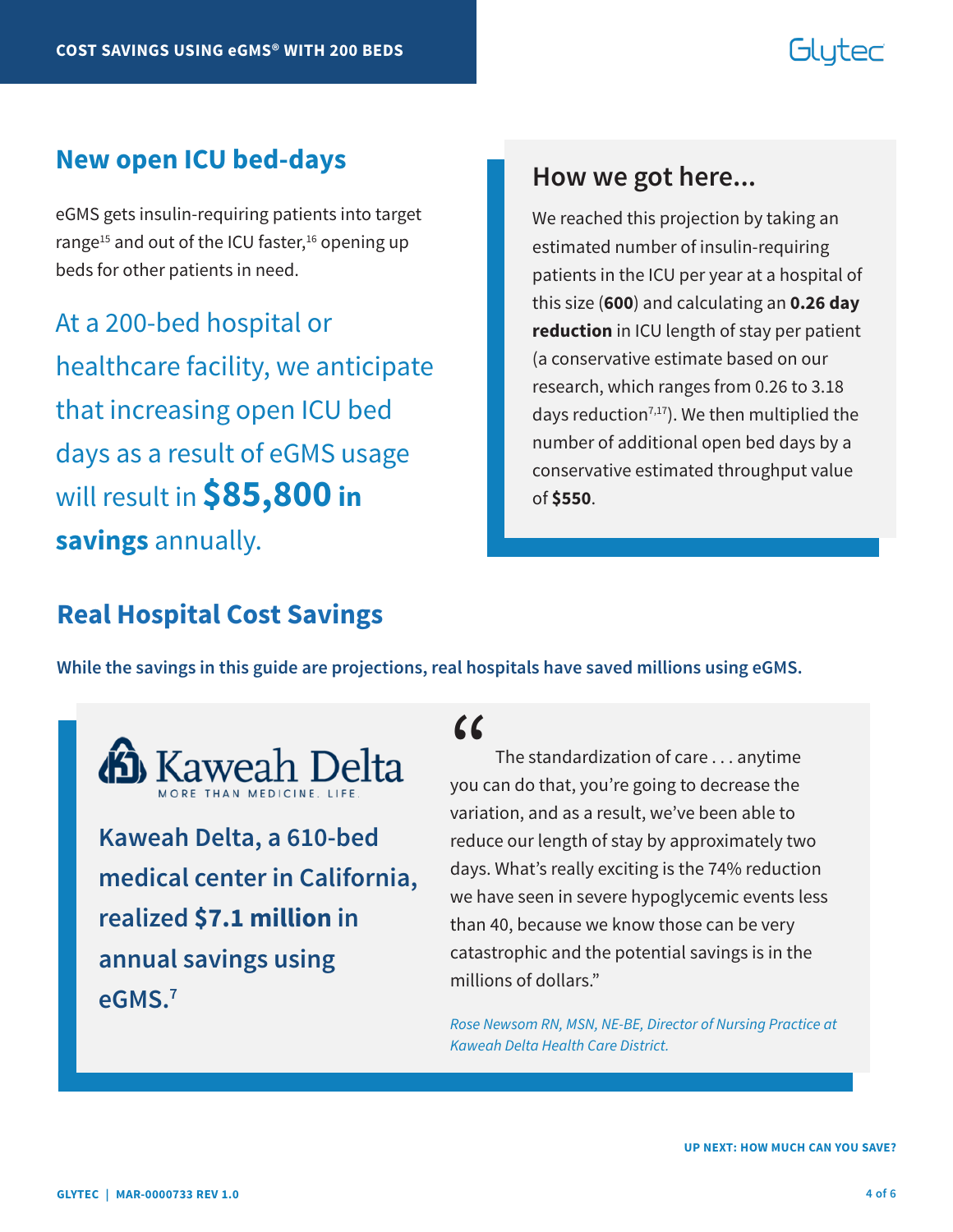#### blutec

Throughout this cost-savings guide, we've used conservative estimates to illustrate how Glytec's eGMS isn't just the right thing to do to achieve optimal patient safety: it's also a smart investment.

Reach out for a personal consultation to receive a personalized projected cost savings using your institution's data points.



#### **References**

- 1. Umpierrez GE, Smiley D, Zisman A, et al. Randomized study of basalbolus insulin therapy in the inpatient management of patients with type 2 diabetes (RABBIT 2 trial). Diabetes Care 2007;30:2181–2186
- 2. Ceriello A. Hyperglycemia and the worse prognosis of COVID-19. Why a fast blood glucose control should be mandatory. Diabetes Res Clin Pract 2020;163:108186
- 3. Ceriello A, De Nigris V, Prattichizz F. Why is hyperglycaemia worsening COVID-19 and its prognosis? Diabetes Obes Metab. 28 May 2020 [Epub ahead of print]. DOI: 10.1111/dom.14098
- 4. Chancellor WZ, Mehaffey JH, Hawkins RB, et al. Electronic Glycemic Management System and Endocrinology Service Improve Value in Cardiac Surgery [published online ahead of print, 2020 Oct 29]. Am Surg. 2020;3134820950685. doi:10.1177/0003134820950685
- 5. Aloi J, McFarland R; Reduction of Hospital Hypoglycemia with eGMS and Quality Programming Across 180 US Hospitals. Poster presentation at the Hospital Diabetes Meeting, June 18, 2020
- 6. Dudley D, Gaines M. Use of Technology Reduces Incidence of Hypoglycemia-Related Adverse Drug Events Among Patients Requiring Insulin Therapy While Hospitalized. DTS Virtual Poster Meeting. June 18, 2020.
- 7. Newsom R, Patty C, Camarena E, Gray T, Sawyer R, Brown B, McFarland R. Safely Converting From Sliding Scale to Basal Bolus Insulin Across an Entire Medical Center via Implementation of the eGlycemic Management System. American Diabetes Association Scientific Sessions. June 2017.
- 8. Gaines M, Pratley R, Tanton D. Financial Implications of Poor Glycemic Management & Improvement Strategies for Optimal Outcomes. IHI National Forum on Quality Improvement in Health Care. 2018.